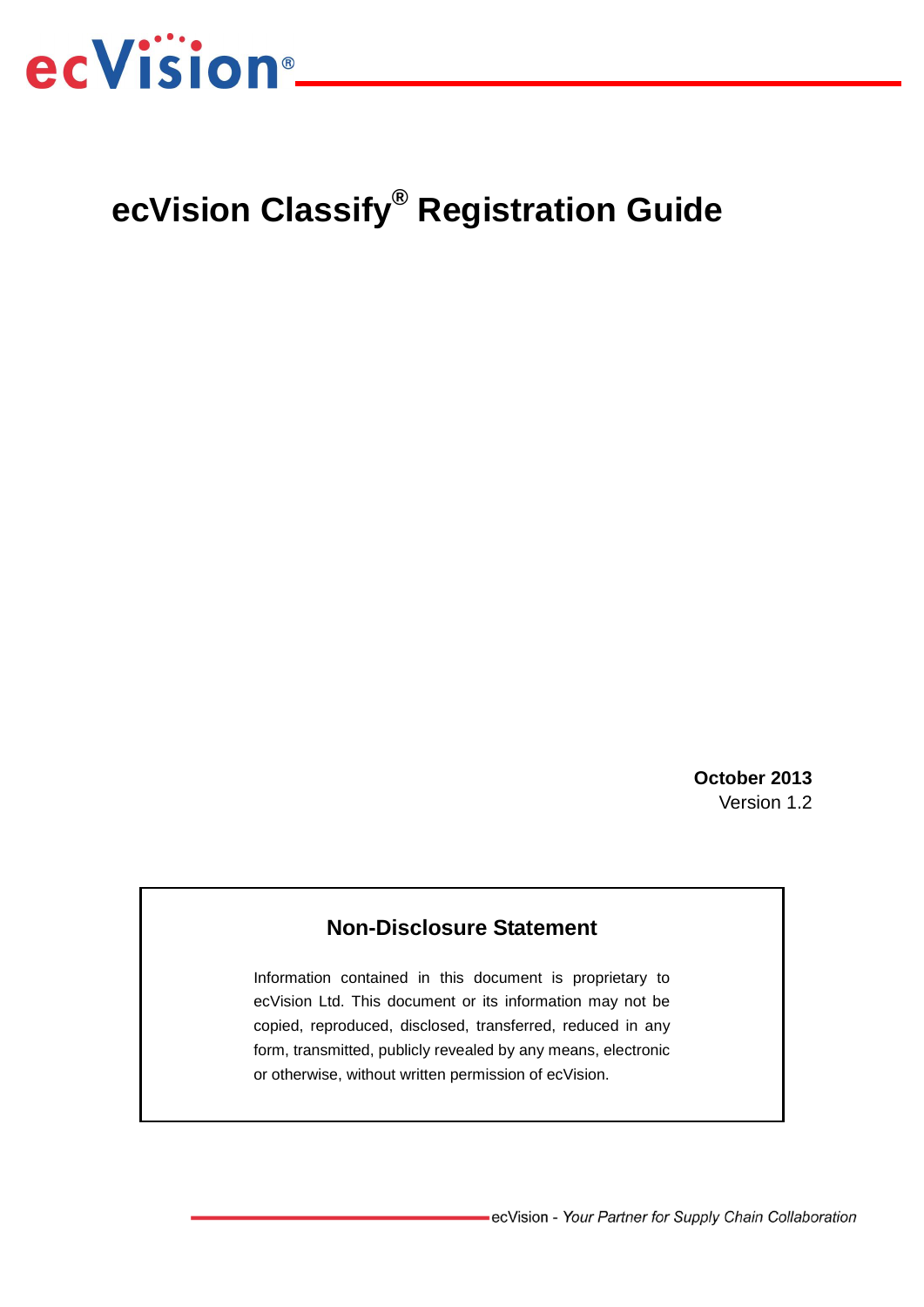# **Change History**

| Seq. | <b>Revised by</b> | Versi     | Date             | <b>Change Summary</b>            |  |
|------|-------------------|-----------|------------------|----------------------------------|--|
|      |                   | <b>on</b> |                  |                                  |  |
|      | Mark Lee          | 1.0       | Oct 17, 2013     | Initial version                  |  |
| 2    | Gary Barraco      | 1.1       | October 18, 2013 | Updated registration flow.       |  |
| 3    | Gary Barraco      | 1.2       | October 21, 2013 | Added Company Admin role actions |  |
|      |                   |           |                  | for additional users.            |  |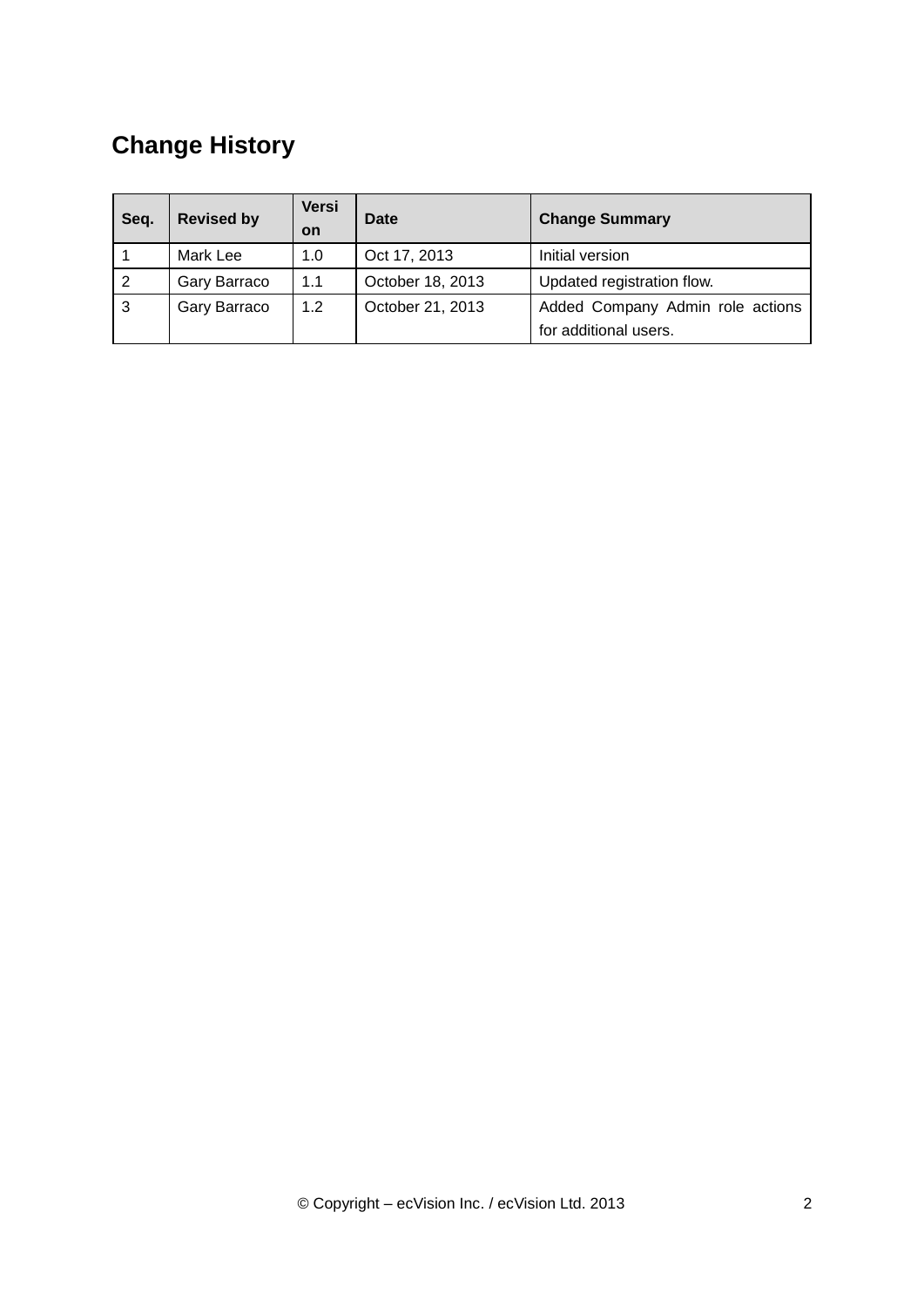# **Contents**

| 1.1     |  |
|---------|--|
| 1.2     |  |
| $1.3 -$ |  |
| 14      |  |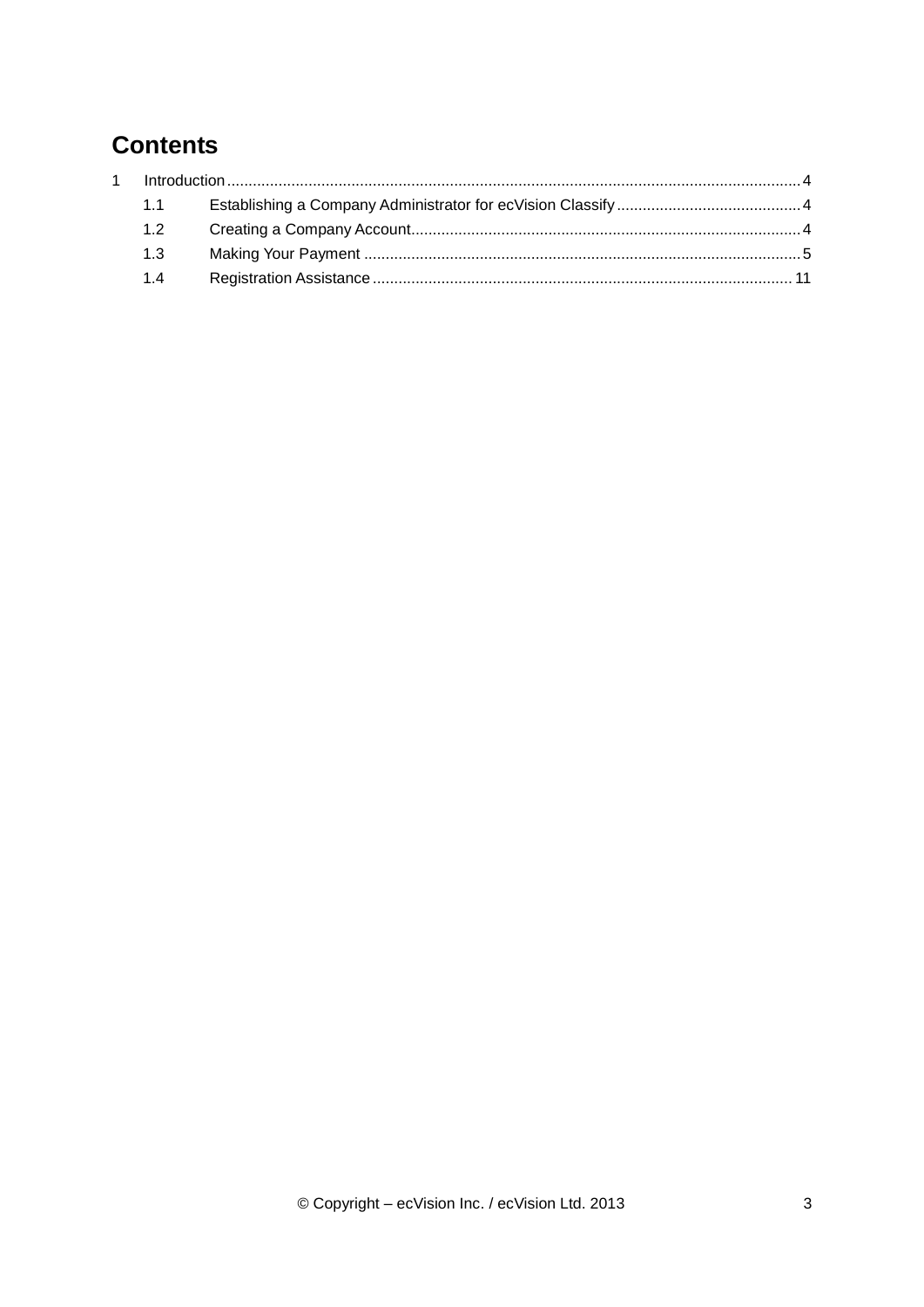# <span id="page-3-0"></span>**1 INTRODUCTION**

#### <span id="page-3-1"></span>**1.1 Establishing a Company Administrator for ecVision Classify**

The person setting up the Company Account is the primary administrator for all other users at this company. Any new users attempting to register with the same company name will not be able to access the account to register. Please communicate internally with all of your colleagues that might be potential users.

### <span id="page-3-2"></span>**1.2 Creating a Company Account**

To register a new company account:

- 1) Go to [http://portal.ecvision.com/supplierportal/MemberProfile/Register.](http://portal.ecvision.com/supplierportal/MemberProfile/Register)
- 2) Fill in information in the registration form. Fields highlighted by a red asterisk are mandatory.
- 3) Mark the "I Agree to the TOS above" checkbox under Terms and Conditions.
- 4) Click **Register Now**.
- 5) The following message will be displayed.

| ecVision <sup>®</sup> |                                                                                                                                                                                                                                                                                                      |  |  |  |
|-----------------------|------------------------------------------------------------------------------------------------------------------------------------------------------------------------------------------------------------------------------------------------------------------------------------------------------|--|--|--|
|                       | A new company Best Global Retail has been created.<br>. Thank you for applying for an account. Your account is currently pending approval by the site administrator.<br>In the meantime, a welcome message with further instructions has been sent to your e-mail address.<br>• Confirm Registration |  |  |  |

6) Check the inbox of your registered email address. You will receive two emails, one acknowledging your registration, the other notifying you that another confirmation email will be sent.

|                                | ecVision Suite®                                                                                                                   |  |
|--------------------------------|-----------------------------------------------------------------------------------------------------------------------------------|--|
| Dear:<br>Message:              | Whom it may concern<br>Thank You for Your Interest in ecVision Community<br>Your account is ready. Welcome to ecVision Community. |  |
| Regards,<br>ecVision Community | Login to act now                                                                                                                  |  |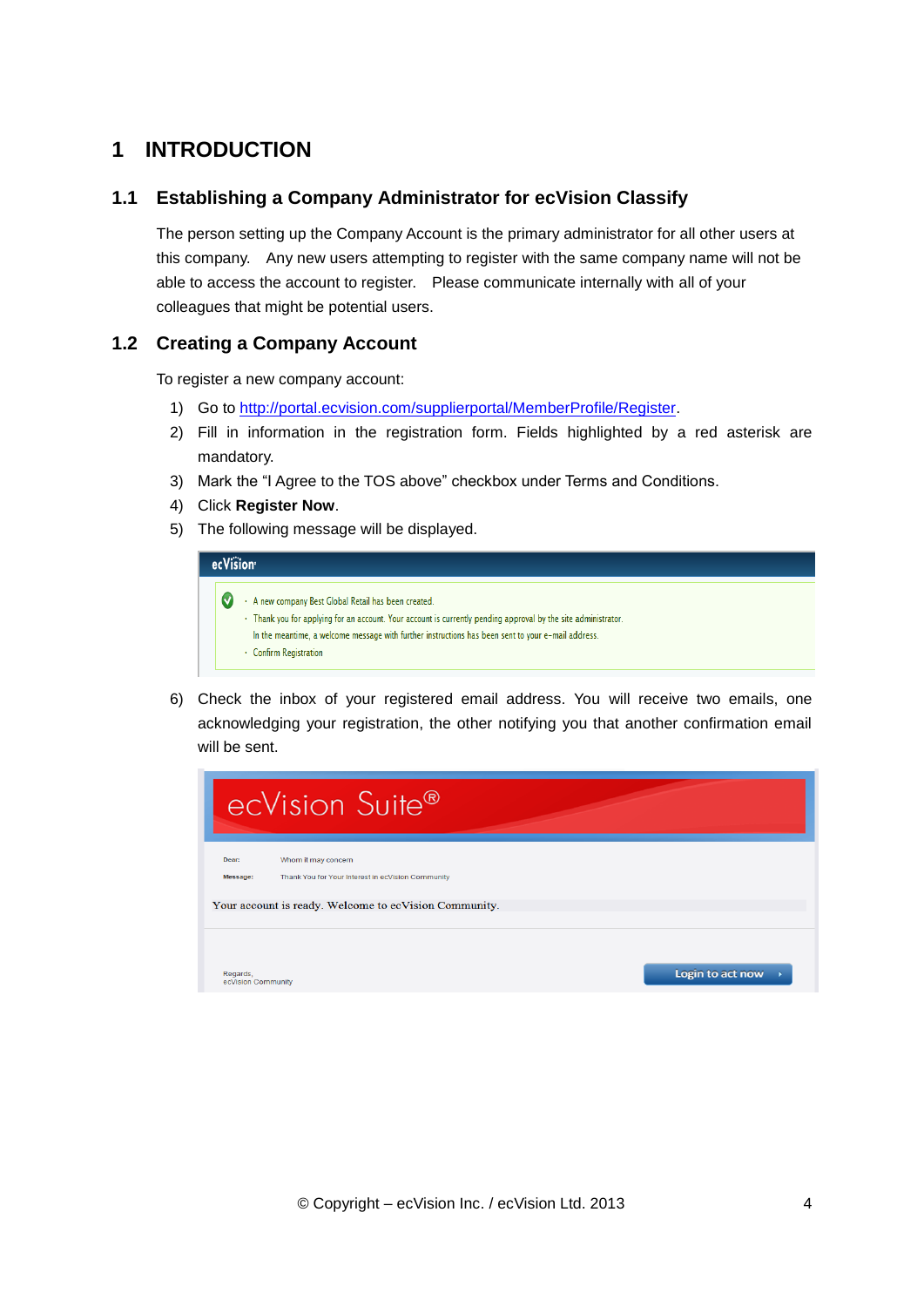| <b>INNOVATIVE COLLABORATION</b><br>and <b>VISIBILITY PLATFORM</b> |                     |                       |
|-------------------------------------------------------------------|---------------------|-----------------------|
| Log in with Your User Name                                        | Enter Your Password |                       |
| sample@email.com                                                  | your login password | Log-in                |
| Remember me on this computer.<br>п                                |                     | ecVision <sup>®</sup> |

#### <span id="page-4-0"></span>**1.3 Making Your Payment**

After then, you should to make your payment in the ecVision Community Portal.

1) Log in to the ecVision Community Portal with the user name and password you entered in the account registration.



- 2) Go to **Subscription** > **Make New Subscription**.
- 3) Click the FDRA link.
- 4) Click **Select This Plan**.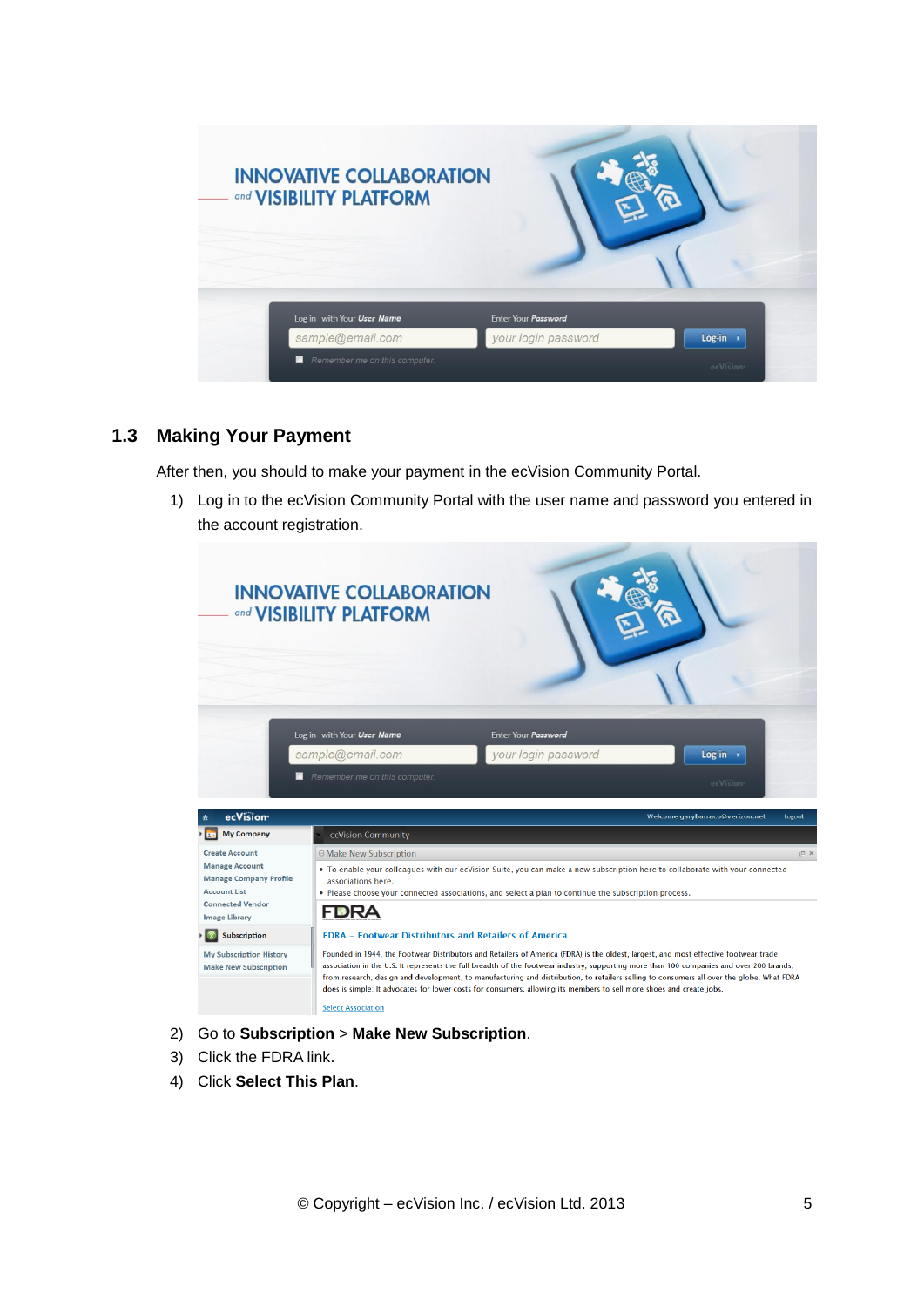| ecVision <sup>®</sup><br>$\hat{\mathbf{n}}$                                                            |                         |                                                                                                |                     | Welcome garybarraco@verizon.net |
|--------------------------------------------------------------------------------------------------------|-------------------------|------------------------------------------------------------------------------------------------|---------------------|---------------------------------|
| <b>My Company</b>                                                                                      |                         | Plans for FDRA - Footwear Distributors and Retailers of America                                |                     |                                 |
| <b>Create Account</b><br><b>Manage Account</b><br><b>Manage Company Profile</b><br><b>Account List</b> |                         | <b>FDRA</b> – ecVision Classify App<br>This is a payment plan for FDRA - ecVision Classify App |                     |                                 |
| <b>Connected Vendor</b>                                                                                | <b>USER LIMIT</b>       | <b>SHORT DESCRIPTION</b>                                                                       | PRICE / MONTH (USD) |                                 |
| <b>Image Library</b>                                                                                   |                         | Annual Payment USD \$48/year                                                                   | \$4.00              |                                 |
| Subscription                                                                                           | $\overline{2}$          | 2-User Annual Payment USD \$96/year                                                            | \$8.00              |                                 |
| <b>My Subscription History</b><br><b>Make New Subscription</b>                                         | 3                       | 3-User Annual Payment USD \$144/year                                                           | \$12.00             |                                 |
|                                                                                                        | 4                       | 4-User Annual Payment USD \$192/year                                                           | \$16.00             |                                 |
|                                                                                                        | 5                       | 5-User Annual Payment USD \$240/year                                                           | \$20.00             |                                 |
|                                                                                                        | <b>Select This Plan</b> |                                                                                                |                     |                                 |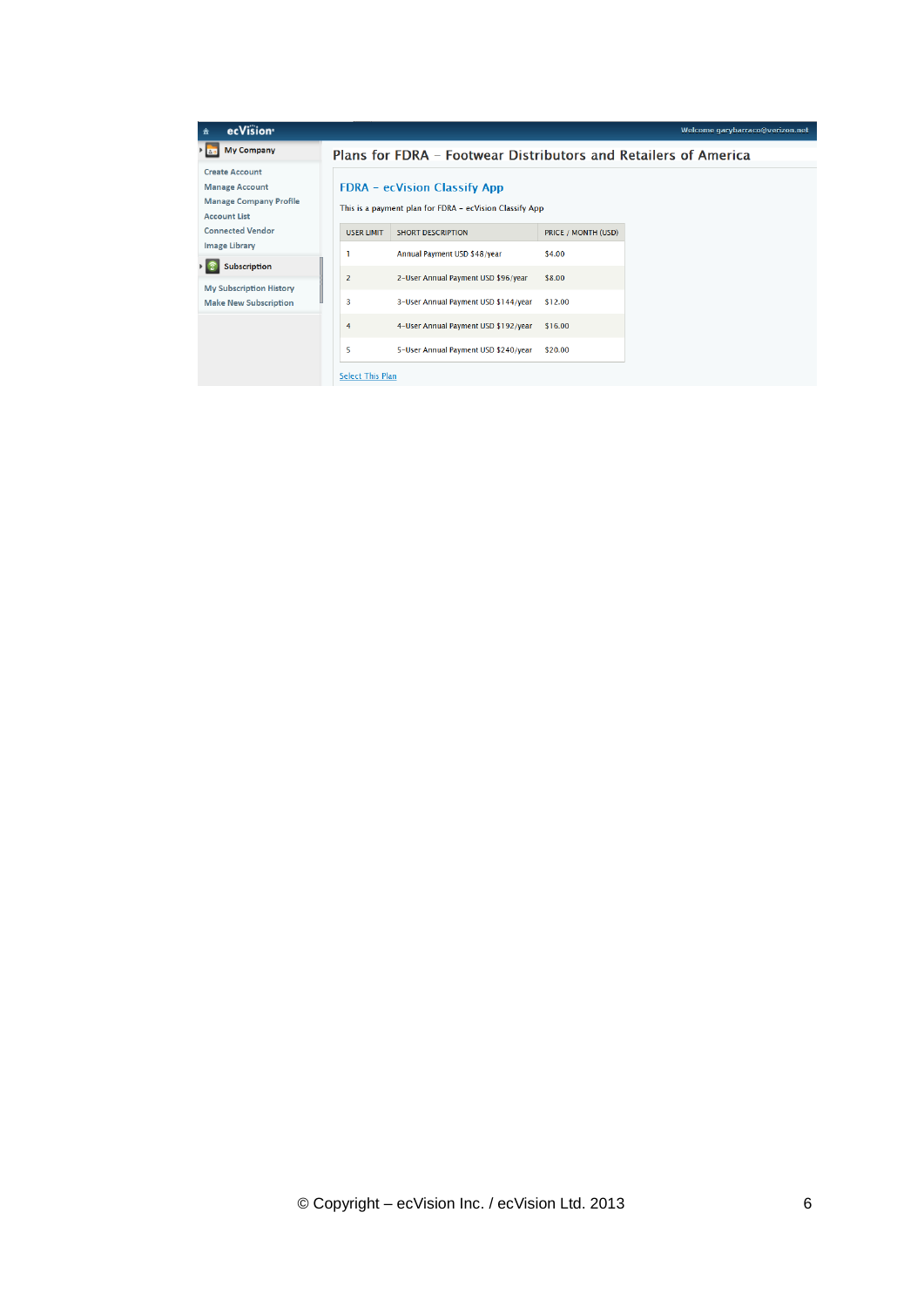5) Read the payment details carefully. Click **Select Plan** if you agree with the payment details. You can add additional users from your company at this point, or re-visit this page in the future to add more users. Each user will have their own email address corresponding to the company in order to receive email confirmations of receipt when submitting a request and return emails after HTS classification.

|                                                               |                                                         |                     | Welcome           |
|---------------------------------------------------------------|---------------------------------------------------------|---------------------|-------------------|
|                                                               | This is a payment plan for FDRA - ecVision Classify App |                     |                   |
| <b>USER LIMIT</b>                                             | <b>SHORT DESCRIPTION</b>                                | PRICE / MONTH (USD) | <b>User Limit</b> |
| 1                                                             | Annual Payment USD \$48/year                            | \$4.00              | $\odot$ 1         |
| $\overline{2}$                                                | 2-User Annual Payment USD \$96/year                     | \$8.00              | $\odot$ 2         |
| $\overline{3}$                                                | 3-User Annual Payment USD \$144/year                    | \$12.00             | ◯ 3               |
| 4                                                             | 4-User Annual Payment USD \$192/year                    | \$16.00             | $\odot$ 4         |
| 5                                                             | 5-User Annual Payment USD \$240/year                    | \$20.00             | ◯ 5               |
| <b>Duration</b><br>Yearly $\blacktriangledown$<br>Select Plan |                                                         |                     |                   |

6) Your company name and the Terms and Conditions are displayed. Check if the company name is correct.

| Â | ecVision <sup>®</sup>                                                                           |
|---|-------------------------------------------------------------------------------------------------|
|   | <b>Checkout</b>                                                                                 |
|   | <b>Terms &amp; Conditions</b><br>3. Checkout Payment<br>$\vert$ 2<br><b>Select Plan</b><br>Done |
|   | <b>MY COMPANY</b>                                                                               |
|   | <b>My Company</b><br>Best Global Retail v<br>Please select your company.                        |
|   | <b>TERMS AND CONDITIONS</b>                                                                     |
|   | ecVision Suite Services Agreement: Terms and Conditions<br><b>Definitions</b>                   |
|   |                                                                                                 |

7) Read the Terms and Conditions carefully. If you agree, scroll to the bottom of the TOS section and tick the checkbox next to **I agree to the terms and conditions**.

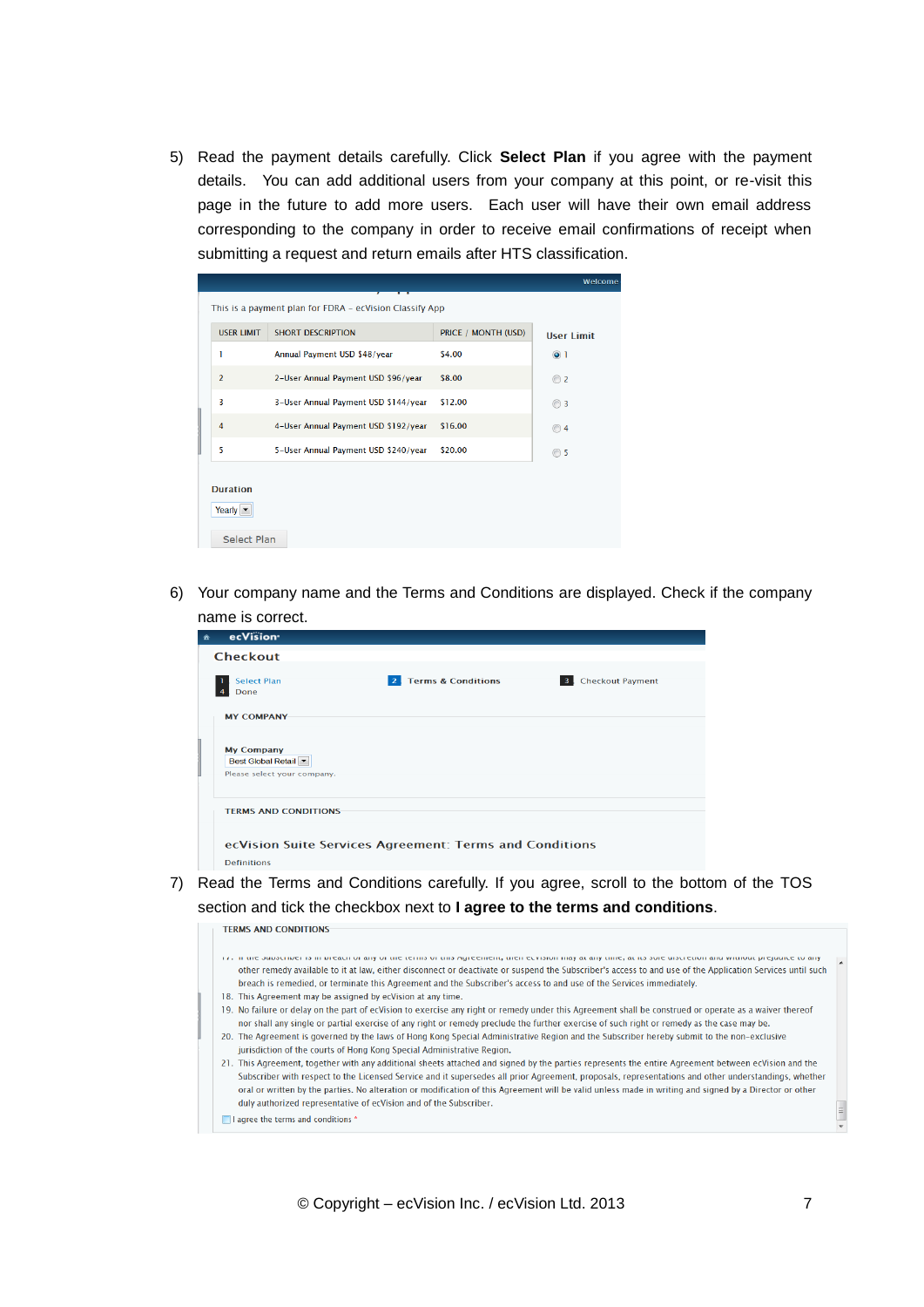- 8) Click **Continue to next step**.
- 9) You are prompted to choose from the following payment options before completing the checkout process. (Again for adding additional users for the company, you should navigate to this screen in the future.)

| $\hat{\mathbf{n}}$                                                                                                                                                                                                                 | ecVision <sup>®</sup>                                                                                                                                                                                      |                                     |  |                        | Welcome garybarraco@verizon.net | Logout  |  |
|------------------------------------------------------------------------------------------------------------------------------------------------------------------------------------------------------------------------------------|------------------------------------------------------------------------------------------------------------------------------------------------------------------------------------------------------------|-------------------------------------|--|------------------------|---------------------------------|---------|--|
|                                                                                                                                                                                                                                    | Please select the subscription type that most suitable for you. If you are not sure, please contact ecVision Support immediately.<br>请选择最适合你的订阅类型。如果您不能确定,请立即联系ecVision Support Team。                      |                                     |  |                        |                                 |         |  |
|                                                                                                                                                                                                                                    | @ New user or Existing user that would like to extend their subscription period since 2013-10-22 00:00:00 HKT to 2014-10-21 23:59:59 HKT<br>"新用户" 或 "延长订阅计划"(此选项仅适用于新客户或现有客户延长其订阅计划)                       |                                     |  |                        |                                 |         |  |
|                                                                                                                                                                                                                                    | ◯ Add users to your current subscription plan or Upgrade your current subscription plan (Please note that your current subscription plan will be terminated)<br>"增加用户人数" 或 "升级现有的订阅计划"(请注意, 客户目前的计划将被立即终止) |                                     |  |                        |                                 |         |  |
| Caution! "Terminate Current Subscription and Upgrade Plan Immediately" will terminate the existing subscription, and start new subscription immediately.<br>This option is available for Upgrade Plan only<br><b>ORDER DETAILS</b> |                                                                                                                                                                                                            |                                     |  |                        |                                 |         |  |
|                                                                                                                                                                                                                                    |                                                                                                                                                                                                            |                                     |  |                        |                                 |         |  |
|                                                                                                                                                                                                                                    | <b>BRAND</b><br><b>PI AN</b><br><b>TOTAL</b><br><b>USER</b><br><b>DURATION</b><br><b>PRICE PER MONTH</b><br><b>LIMIT</b><br>(USD)<br>(USD)                                                                 |                                     |  |                        |                                 |         |  |
|                                                                                                                                                                                                                                    | <b>FDRA - Footwear Distributors and Retailers of</b><br>America                                                                                                                                            | FDRA - ecVision Classify App<br>(1) |  | Yearly<br>$(12-month)$ | \$4.00                          | \$48.00 |  |

10) You are now in the checkout step. Check the order details and billing information again. In the Payment section, select **PayPal** or **Telegraphic Transfer** as the payment method.

| <b>PAYMENT</b>                                                                                                                                                                                   |
|--------------------------------------------------------------------------------------------------------------------------------------------------------------------------------------------------|
| PayPal - pay securely without sharing your financial information<br><b>DISCOVER</b><br><b>NasterCard</b><br><b>AMEX</b><br><b>VISA</b><br><b>PayPal</b><br>Includes: I<br>◯ Telegraphic Transfer |

If you pay by telegraphic transfer, browse to upload the file which has the receipt page or its image for verification of payment.

| <b>TELEGRAPHIC TRANSFER-</b>                       |
|----------------------------------------------------|
|                                                    |
|                                                    |
|                                                    |
| Only for telegraphic transfer payments.            |
|                                                    |
| Receipt                                            |
| Browse                                             |
|                                                    |
| Files must be less than 2 MR                       |
| Allowed file types: jpg jpeg gif png doc docx pdf. |
|                                                    |
|                                                    |
|                                                    |

- 11) Click **Continue to next step**.
- 12) You are redirected to the PayPal page. You may pay with credit card (default) or your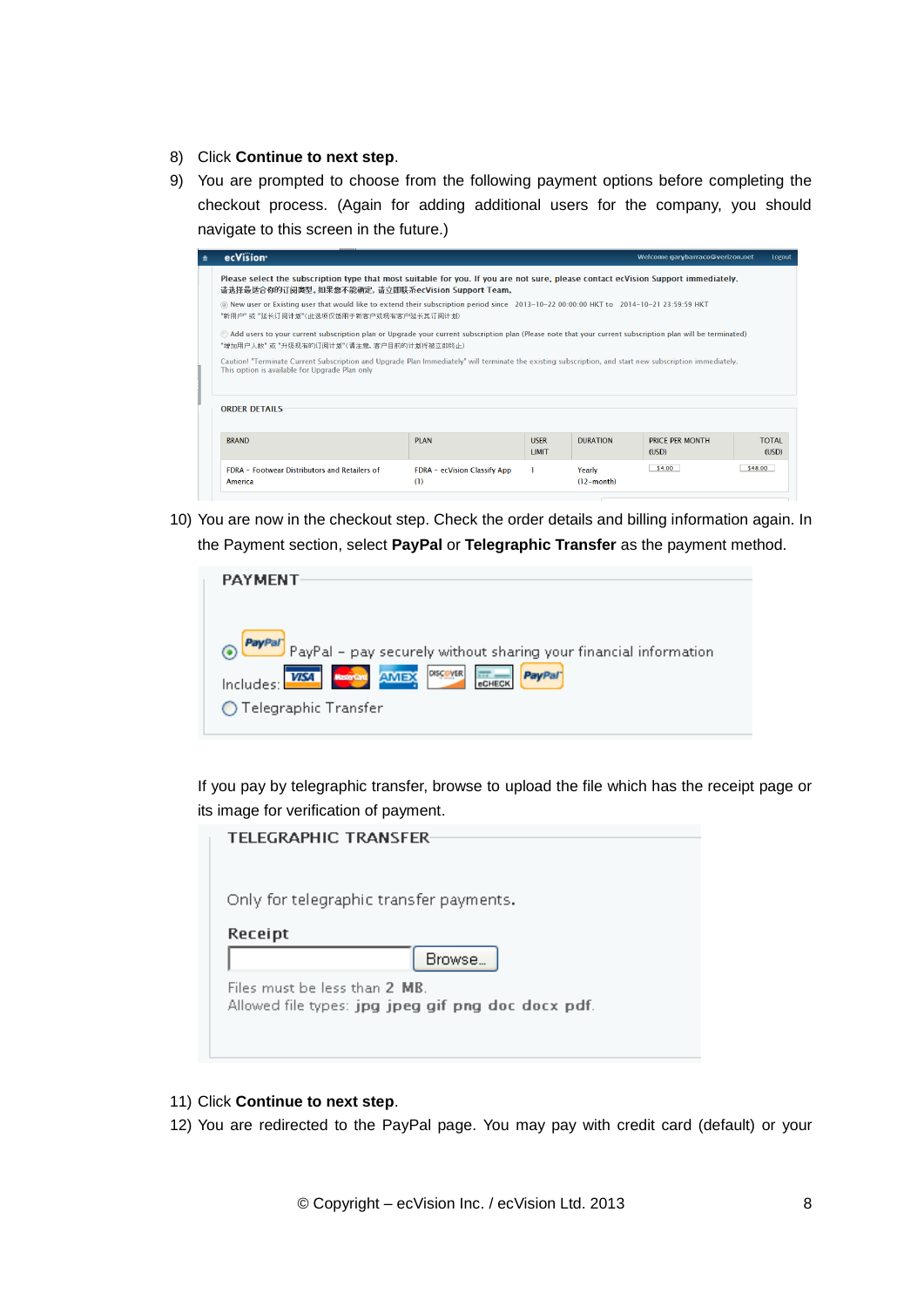PayPal account.

 Pay with credit card: fill in the necessary information in the payment form and click **Review and Continue**.

| Choose a way to pay                                                                    |                                |                                     |
|----------------------------------------------------------------------------------------|--------------------------------|-------------------------------------|
| ▶ Pay with my PayPal account<br>Log in to your account to complete the purchase        | <b>PayPal A</b>                |                                     |
| ▼ Pay with a debit or credit card<br>(Optional) Join PayPal for faster future checkout |                                |                                     |
| Country                                                                                | United States                  |                                     |
| Card number                                                                            |                                |                                     |
| Payment types                                                                          | <b>DISCOVER</b><br><b>VISA</b> |                                     |
| Expiration date                                                                        | mm<br>уу<br>ţ                  |                                     |
| csc<br>What is this?                                                                   |                                |                                     |
| First name                                                                             |                                |                                     |
| Last name                                                                              |                                |                                     |
| Address line 1                                                                         |                                |                                     |
| Address line 2<br>(optional)                                                           |                                |                                     |
| City/State                                                                             |                                |                                     |
| ZIP code                                                                               |                                |                                     |
| Phone type<br>Why is this needed?                                                      | Home $\sim$                    |                                     |
| Phone number                                                                           | 555-555-1234                   |                                     |
| Email                                                                                  |                                |                                     |
|                                                                                        | Review and Continue            |                                     |
|                                                                                        |                                | Payments processed by <b>PayPal</b> |

Pay with a Paypal account: enter the login information and click **Login**.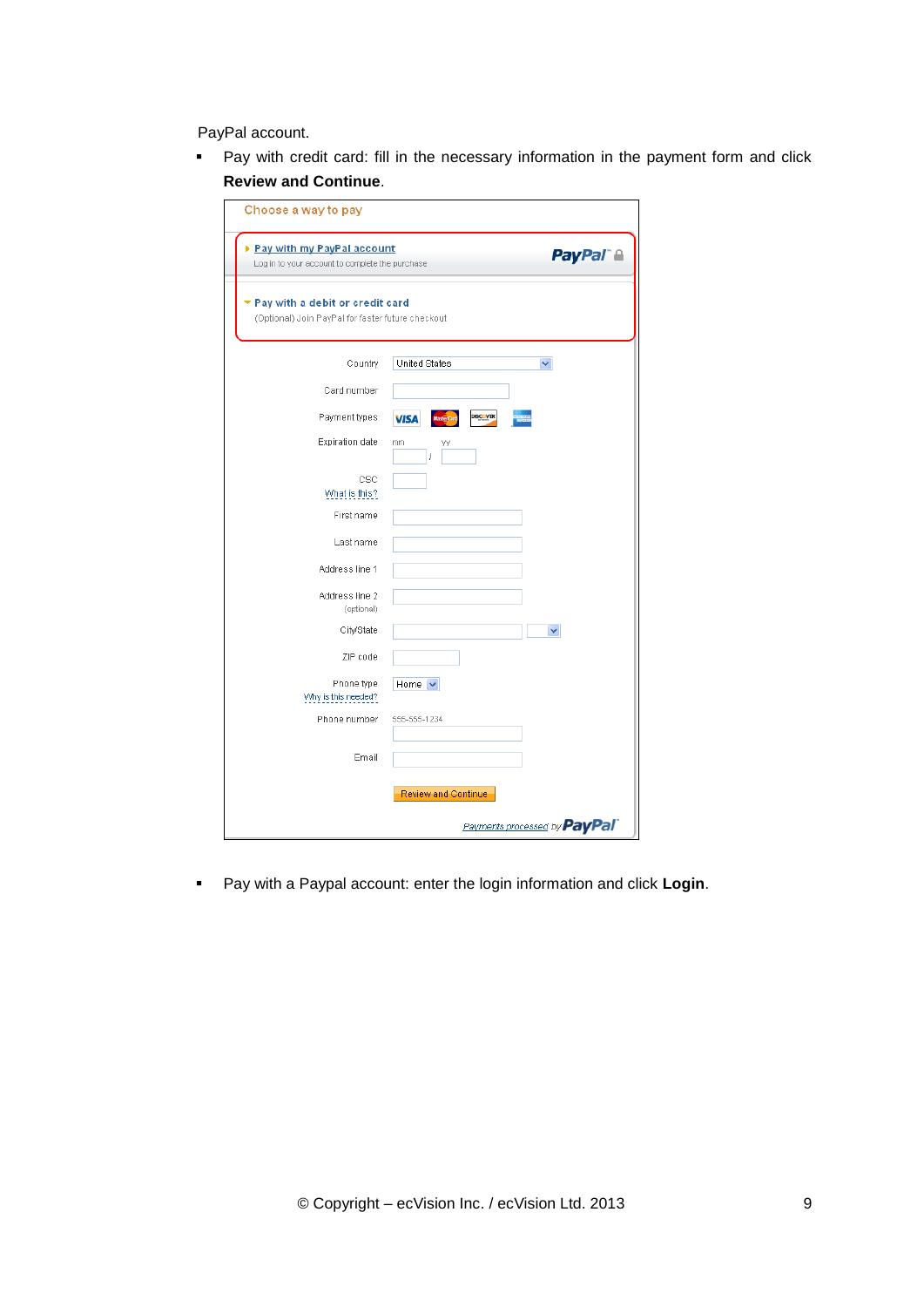| Pay with my PayPal account                      | <b>PayPal a</b> |
|-------------------------------------------------|-----------------|
| Log in to your account to complete the purchase |                 |
| Email                                           |                 |
| ecv_buyer@ckpoon.com                            |                 |
| PayPal password                                 |                 |
|                                                 |                 |
| This is a private computer. What's this?        |                 |
| Log in                                          |                 |

13) Click **Pay Now**.

| Your order summary                                         |                          | Review your information                                                                                                 |                     |
|------------------------------------------------------------|--------------------------|-------------------------------------------------------------------------------------------------------------------------|---------------------|
| Descriptions                                               | Amount                   |                                                                                                                         | PayPal <sup>®</sup> |
| Order 113 at [UAT] ecVision Communi<br>Item price: \$48.00 | \$48.00                  | Pay Now                                                                                                                 |                     |
| Options: Product count: 12<br>Quantity: 1                  |                          | Payment methods Change                                                                                                  |                     |
| Item total                                                 | \$48.00                  | PayPal Balance                                                                                                          | \$48.00 USD         |
|                                                            | <b>Total \$48.00 USD</b> | PayPal gift card, certificate, reward, or other discount Redeem<br>View PayPal policies and your payment method rights. |                     |
|                                                            |                          | <b>Contact information</b><br>ecv_buyer@ckpoon.com                                                                      |                     |

14) If payment is successful, a payment reference number will be displayed. Note it down as you may need to quote it when you make inquiries about the payment.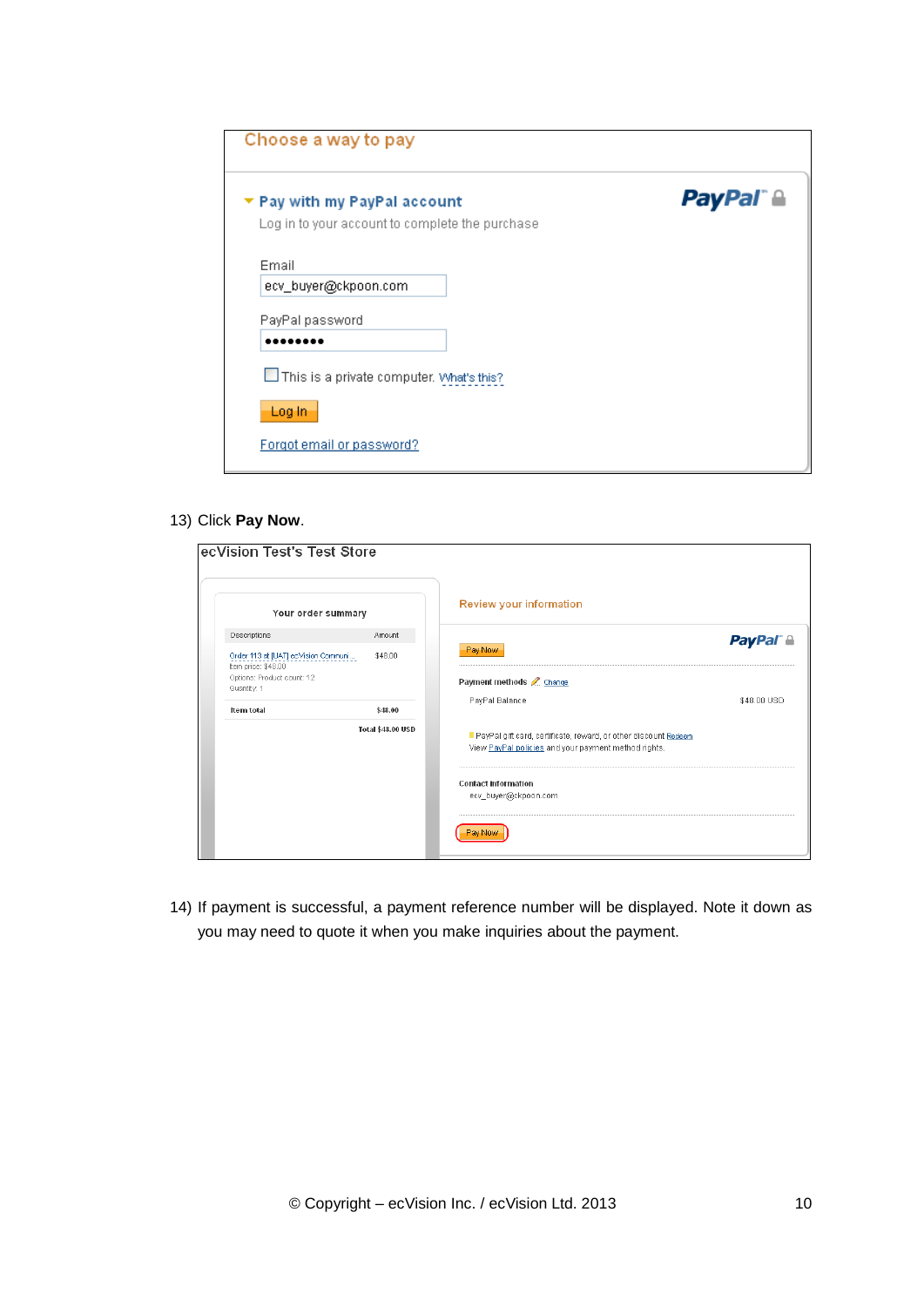| ecVision Test's Test Store                                     |                                                                                                                           |
|----------------------------------------------------------------|---------------------------------------------------------------------------------------------------------------------------|
| You just made a payment of                                     | Thanks for your order                                                                                                     |
| \$48.00 USD                                                    | <b>PayPal a</b><br>ecVision, you just completed your payment.<br>✔                                                        |
| <b>Print receipt</b>                                           | (Your transaction ID for this payment is: 83719342FT967220T.)<br>We'll send a confirmation email to ecv_buyer@ckpoon.com. |
| Paid to<br>ecVision Test's Test Store<br>ecv_seller@ckpoon.com | Return to ecVision Test's Test Store<br>Go to PayPal account overview<br>Add funds from your bank                         |

15) The registration process is now complete. Click **Return to ecVision's Store page**.

## <span id="page-10-0"></span>**1.4 Registration Assistance**

If you are encountering issues registering your company, don't know who the Company Administrator for your company is or if your Company Administrator has left the company, or need more information, contact [us-marketing@ecvision.com.](mailto:us-marketing@ecvision.com) We will reply to you as soon as possible to assist you.